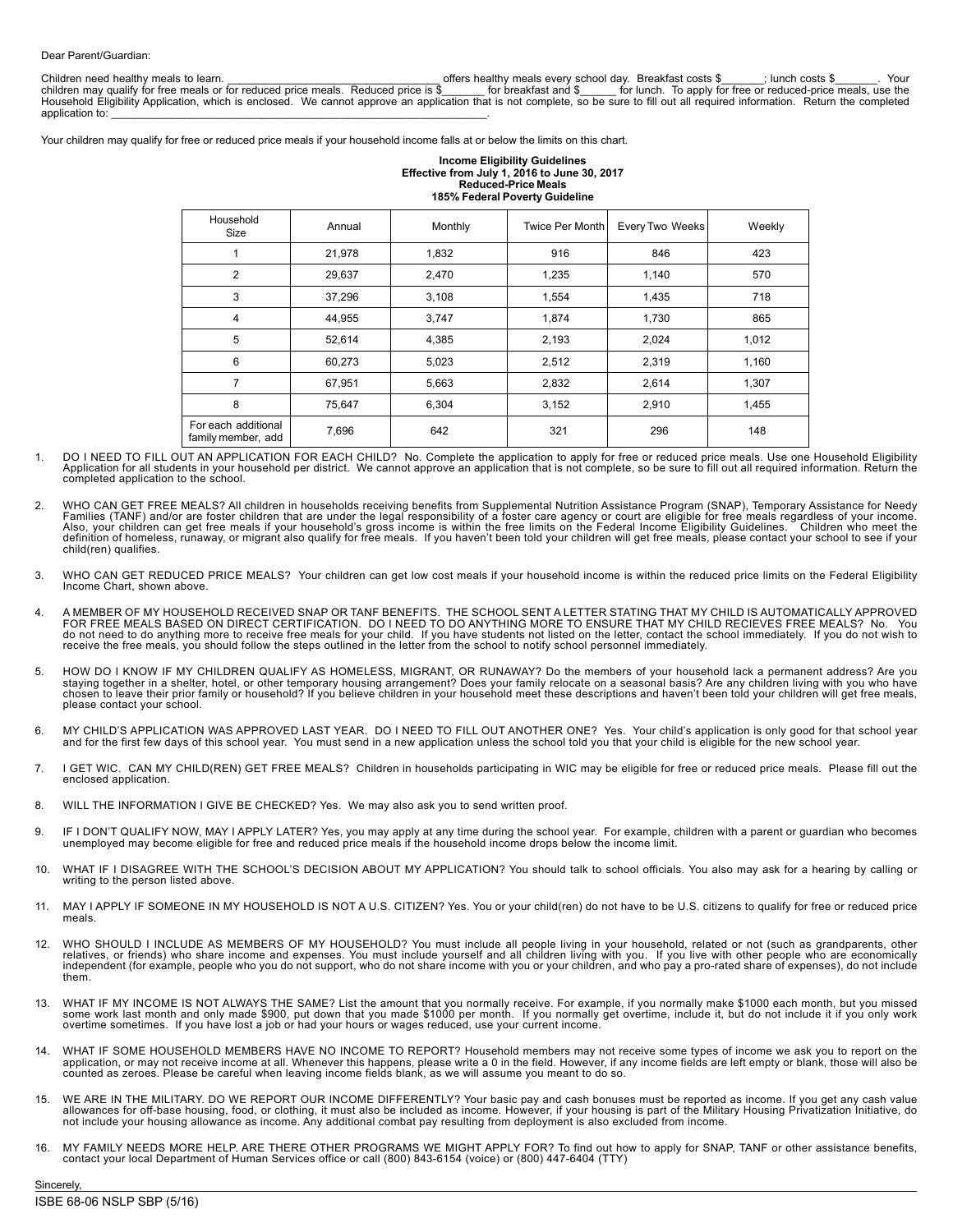# **INSTRUCTIONS FOR APPLYING – COMPLETE ONE APPLICATION PER HOUSEHOLD PER SCHOOL DISTRICT**

### **IF YOUR HOUSEHOLD RECEIVES SNAP OR TANF BENEFITS, FOLLOW THESE INSTRUCTIONS AND RETURN THE COMPLETED FORM TO YOUR SCHOOL:**

Part 1: List all household members, school and grade for each student, and a SNAP or TANF case number for any household member including adults receiving such benefits. (Attach another sheet of paper if necessary.) .

**Part 2**: Skip this part.

**Part 3**: Skip this part.

Part 4: Sign the form. (The last four digits of a Social Security Number are not necessary.)

**Part 5, 6, 7**: Contact Information, Children's Racial and Ethnic Identities, and *All Kids* Information: Answer these questions if you choose to. (Optional)

| IF NO ONE IN YOUR HOUSEHOLD GETS SNAP OR TANF BENEFITS AND IF ANY CHILD IN YOUR HOUSEHOLD IS HOMELESS. A MIGRANT OR RUNAWAY OR HEAD |  |
|-------------------------------------------------------------------------------------------------------------------------------------|--|
| START/EVEN START. FOLLOW THESE INSTRUCTION AND RETURN THE COMPLETE FORM TO YOUR SCHOOL:                                             |  |

**Part 1**: List all household members and the name of school for each child.

**Part 2**: If any child you are applying for is homeless, migrant, or a runaway check the appropriate box and call your school.

**Part 3**: Complete only if a child in your household isn't eligible under Part 2. See instructions for All Other Households.

Part 4: Sign the form. Only if part 3 is completed, please include the last four digits of a Social Security Number. (or mark the box if s/he doesn't have one).

**Part 5, 6, 7**: Contact Information, Children's Racial and Ethnic Identities, and *All Kids* Information: Answer these questions if you choose to. (Optional)

### **IF YOU ARE APPLYING FOR A FOSTER CHILD, FOLLOW THESE INSTRUCTIONS AND RETURN THE COMPLETED FORM TO YOUR SCHOOL:**

#### **If all children in the household are foster children that are the legal responsibility of a foster care agency or court:**

**Part 1**: List all foster children and the school name for each child. Check the "Foster Child" box for each foster child.

**Part 2**: Skip this part.

**Part 3**: Skip this part.

**Part 4:** Sign the form. The last four digits of a Social Security Number are not necessary.

**Part 5, 6, 7**: Contact Information, Children's Racial and Ethnic Identities, and *All Kids* Information: Answer these questions if you choose to. (Optional)

# **If some of the children in the household are foster children that are the legal responsibility of a foster care agency or court:**

**Part 1**: List all household members and the name of school for each child. Check the "Foster Child" box for each foster child.

**Part 2**: If any child you are applying for is homeless, migrant, or a runaway check the appropriate box and call your school.

Part 3: Follow these instructions to report total household income from this month or last month.

- **Box 1-Name:** List all household members with income.
- Box 2-Gross Income and How Often It Was Received: For each household member, list each type of income received for the month. You must tell us how often the money is received—weekly, every other week, twice a month or monthly. For earnings, be sure to list the gross income, not the take-home pay. Gross income is the amount earned before taxes and other deductions. You should be able to find it on your pay stub or your boss can tell you. For other income, list the amount each person got for the month from welfare, child support, alimony, pensions, retirement, Social Security, Supplemental Security Income (SSI), Veteran's benefits (VA benefits), and disability benefits. Under All Other Income, list Worker's Compensation, unemployment or strike benefits, regular contributions from people who do not live in your household, and any other income. Do not include income from SNAP, FDPIR, WIC, Federal education benefits and foster payments received by the family from the placing agency. For ONLY the self-employed, under Earnings from Work, report income after expenses. This is for your business, farm, or rental property. If you are in the Military Privatized Housing Initiative or get combat pay, do not include these allowances as income.

Part 4: Adult household member must sign the form and list the last four digits of their Social Security Number (or mark the box if s/he doesn't have one).

**Part 5, 6, 7**: Contact Information, Children's Racial and Ethnic Identities, and *All Kids* Information: Answer these questions if you choose to. (Optional)

# **ALL OTHER HOUSEHOLDS INCLUDING WIC HOUSEHOLDS, FOLLOW THESE INSTRUCTIONS:**

**Part 1**: List all household members and the name of school for each child.

**Part 2**: If any child you are applying for is homeless, migrant, or a runaway check the appropriate box and call your school.

Part 3: Follow these instructions to report total household income from this month or last month.

- **Box 1–Name:** List all household members with income.
- Box 2-Gross Income and How Often It Was Received: For each household member, list each type of income received for the month. You must tell us how often the money is received—weekly, every other week, twice a month or monthly. For earnings, be sure to list the gross income, not the take-home pay. Gross income is the amount earned before taxes and other deductions. You should be able to find it on your pay stub or your boss can tell you. For other income, list the amount each person got for the month from welfare, child support, alimony, pensions, retirement, Social Security, Supplemental Security Income (SSI), Veteran's benefits (VA benefits), and disability benefits. Under All Other Income, list Worker's Compensation, unemployment or strike benefits, regular contributions from people who do not live in your household, and any other income. Do not include income from SNAP, FDPIR, WIC, Federal education benefits and foster payments received by the family from the placing agency. For ONLY the self-employed, under Earnings from Work, report income after expenses. This is for your business, farm, or rental property. Do not include income from SNAP, FDPIR, WIC or Federal education benefits. If you are in the Military Privatized Housing Initiative or get combat pay, do not include these allowances as income.

Part 4: Adult household member must sign the form and list the last four digits of their Social Security Number (or mark the box if s/he doesn't have one).

**Part 5, 6, 7**: Contact Information, Children's Racial and Ethnic Identities, and *All Kids* Information: Answer these questions if you choose to. (Optional)

Privacy Act Statement: **This explains how we will use the information you give us.** The Richard B. Russell National School Lunch Act requires the information on this application. You do not have to give the information, but if you do not, we cannot approve your child for free or reduced price meals. You must include the last four digits of the social security number of the adult household member who signs the application. The last four digits of the social security number is not required when you apply on behalf of a foster child or you list a Supplemental Nutrition Assistance Program (SNAP), Temporary Assistance for Needy Families (TANF) Program or Food Distribution Program on Indian Reservations (FDPIR) case number or other FDPIR identifier for your child or when you indicate that the adult household member signing the application does not have a social security number. We will use your information to determine if your child is eligible for free or reduced price meals, and for administration and enforcement of the lunch and breakfast programs. We MAY share your eligibility information with education, health, and nutrition programs to help them evaluate, fund, or determine benefits for their programs, auditors for program reviews, and law enforcement officials to help them look into violations of program rules.

ISBE 68-03 NSSTAP Application Instructions (5/16) In accordance with Federal civil rights law and U.S. Department of Agriculture (USDA) civil rights regulations and policies, the USDA, its Agencies, offices, and employees, and institutions participating in or administering USDA programs are prohibited from discriminating based on race, color, national origin, sex, disability, age, or reprisal or retaliation for prior civil rights activity in any program or activity conducted or funded by USDA. Persons with disabilities who require alternative means of communication for program information (e.g. Braille, large print, audiotape, American Sign Language, etc.), should contact the Agency (State or local) where they applied for benefits. Individuals who are deaf, hard of hearing or have speech disabilities may contact USDA through the Federal Relay Service at (800) 877-8339. Additionally, program information may be made available in languages other than English. To file a program complaint of discrimination, complete the USDA Program Discrimination Complaint Form, (AD-3027) found online at: http://www.ascr.usda.gov/ laint\_filing\_cust.html, and at any USDA office, or write a letter addressed to USDA and provide in the letter all of the information requested in the form. To request a copy of the complaint form, call (866) 632-9992. Submit your completed form or letter to USDA by: (1) mail: U.S. Department of Agriculture, Office of the Assistant Secretary for Civil Rights, 1400 Independence Avenue, SW, Washington, D.C. 20250-9410; (2) fax: (202) 690-7442; or (3) email: <u>program.intake@usda.gov</u>. This institution is an equal opportunity provider.